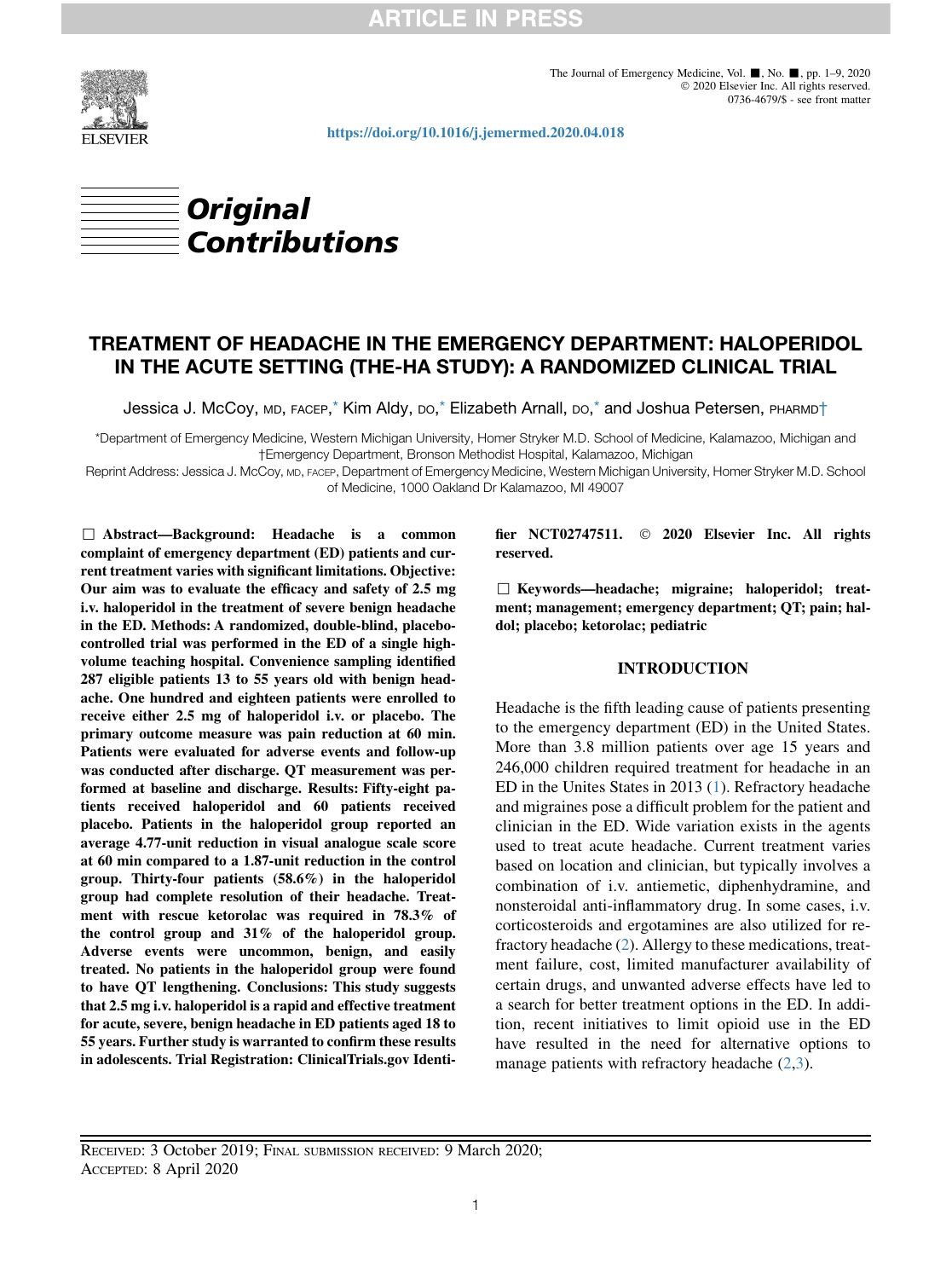**ARTICLE IN PRESS** 

Butyrophenones, such as haloperidol, have been reported to be an effective treatment for acute headache in the ED  $(4-12)$ . Butyrophenones act on the dopamine receptors that are abundant in various areas of the brain, including the brainstem nuclei and the sympathetic basal ganglia. They are thought to alter and regulate autonomic nerves throughout the neurologic, visceral, gastrointestinal, and cardiovascular systems, among others. Stimulation of these nerves is thought to cause the pain, nausea, anxiety, and hemodynamic response seen in acute headache. Dopamine receptors are located in the cerebral vasculature, which is the rationale for using a dopaminergic agent in the treatment of migraine.

Haloperidol is pharmacologically similar to the phenothiazines. Haloperidol is an antipsychotic agent that has strong affinity for the dopamine 2 receptors, which accounts for its neuroleptic abilities. It also has some affinity for dopamine 1 receptors, 5-HT2 serotonin receptors, and  $\alpha$ 1 adrenergic receptors ([6\)](#page-7-3). For many years, phenothiazines, such as prochlorperazine (Compazine), have been used in the treatment of pain, nausea, and vomiting associated with migraine [\(13](#page-7-4)). Some data have suggested they may be beneficial as cessation agents in the treatment of migraine ([14\)](#page-7-5).

Droperidol has been studied extensively in randomized controlled trials for the treatment of migraine [\(8–](#page-7-6) [12\)](#page-7-6). The few studies published on haloperidol for acute headache have had small sample size, inferior methods, and use varying doses, all  $> 5$  mg  $(4-7)$ . Only one publication to date has compared haloperidol to placebo in the treatment of headache ([6\)](#page-7-3). Among these limited studies, haloperidol has a marked improvement in patient-reported visual analogue scale (VAS) scores with no adverse cardiovascular events [\(4–7](#page-7-2)). Proposed side effects of haloperidol include anxiety, akathisia, and somnolence.

While research shows promising efficacy of haloperidol for migraine treatment in the ED, the cardiovascular effects and reported QTc prolongation limit its use. QT prolongation leading to fatal cardiac dysrhythmias had been postulated. The U.S. Food and Drug Administration (FDA) has implemented a warning about the risk of torsades de pointes with i.v. administration. This risk increases with a baseline  $QTc > 450$  ms or existing conditions, including electrolyte imbalance, heart disease, or prodysrhythmic drugs. Although the FDA has advised continuous cardiac monitoring in patients receiving haloperidol, a retrospective review has demonstrated that 6 mg of haloperidol is the lowest reported dose to cause cardiac arrest, and no reports of QT prolongation or torsades have been described with < 2 mg of i.v. haloperidol  $(15)$  $(15)$ .

Our primary objective was to determine the effectiveness of 2.5 mg i.v. haloperidol in the treatment of acute headache in patients aged 13 to 55 years in the ED. Secondary outcomes included evaluation of the effectiveness in patients aged 13 to 17 years, time of VAS change, side effect profile, and safety of i.v. haloperidol at a lower dosing regimen. We hypothesize that low-dose i.v. haloperidol is a fast and effective treatment approach to managing benign headache in the ED.

# MATERIALS AND METHODS

# Study Setting

This was a single-center, prospective, randomized, placebo-controlled, double-blinded trial. It was conducted in a community-based teaching hospital and level I trauma center that receives approximately 100,000 visits per year. Data collection took place from October 2015 to June 2016 for 20 h per day. Patients were not recruited from 4 AM to 8 AM due to lack of ED pharmacist during these hours. The Institutional Review Board (IRB) at the participating site approved the study protocol.

## Sample Size Calculation

We used data from a small randomized controlled trial to determine the sample size required to detect a moderate improvement in VAS by haloperidol (Haldol). Based on those data, a conservative effect (i.e., assuming independence between pairs of data within subject) of the standard deviation of the paired difference in VAS from baseline to endpoint is 4.2 VAS units. Using SAS software's (version 9; SAS Institute, Cary, NC) power procedure, we determined that a sample size of 71 per group will provide 80% power to detect a moderate treatment effect size, defined as a reduction in mean VAS of 2 units by treatment relative to that observed in placebo subjects. We performed an unplanned interim analysis in July 2016 based on a large proportion of observed headache resolution. This revealed excellent power and significant results with 118 patients enrolled. Study enrollment was concluded early and closed with the IRB.

# Participants

Convenience sampling was performed on patients aged 13 to 55 years presenting to the ED with a chief complaint of headache or migraine. Patients were identified by triage nursing staff, who notified an on-call investigator responsible for directly evaluating and enrolling patients in the study. Patients were excluded if any of the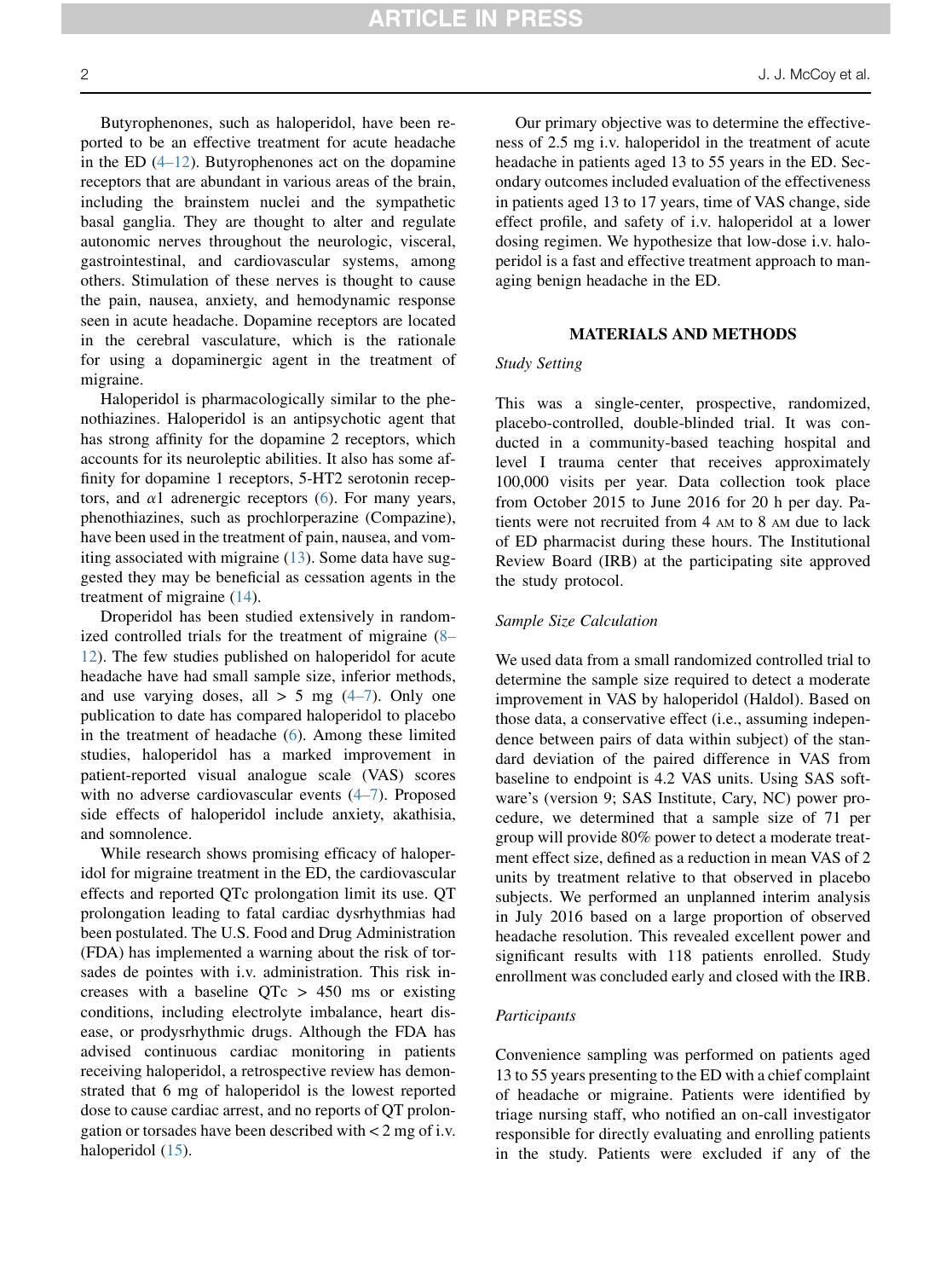following were present: abnormal blood pressure (> 200/ 100 mm Hg), sudden or rapid onset (normal to worst pain in minutes), fever, acute trauma, history of brain mass, history of stroke, history of abnormal intracranial anatomy, QT > 450 ms on the cardiac monitor strip, altered mental status (Glasgow Coma Scale score < 15), allergy to haloperidol, any abnormalities on neurologic examination, any clinician concern that would require computed tomography scan of brain, pregnancy, or any prisoner or ward of the state. All patients and guardians, when applicable, provided informed consent. We obtained assent from minors when applicable.

#### Study Procedures

We randomized patients to a treatment group based on a standard sequential envelope randomization performed by the Division of Biostatistics at Western Michigan University, Homer Stryker M.D. School of Medicine. Pharmacy personnel were unblinded at the time of enrollment. All physicians, nurses, patients, and providers were blinded to the treatment group. Patients received haloperidol 2.5 mg diluted to a final concentration of 5 mL with 0.9% sodium chloride or 5 mL of 0.9% sodium chloride. Nurses were instructed to push the medication slowly over 1 to 2 min. After drug administration, vital signs, pain score, and side effects were documented at 0, 30, 60, and 90 min, and at discharge. Patients were placed on the cardiac monitor throughout their stay in the ED. Each patient's QT was measured on the cardiac monitor prior to medication administration and at discharge. VAS was taken at each time point of reassessment. If the patient did not have at least a 50% reduction in VAS at the 60 min assessment, ketorolac i.v. was offered for rescue medication, with 30 mg i.v. in adults and 15 mg i.v. in patients aged 13 to 17 years or weighing  $< 50$  kg. In patients with an allergy to ketorolac, metoclopramide 10 mg i.v. was offered as rescue medication. Patients who required rescue medication were observed an additional 60 min prior to discharge, and repeat VAS and vital signs were recorded at 120 min. Headache resolution was defined as a VAS pain score of 0 or 1 at 30, 60, or 90 min, or at discharge.

We used diphenhydramine 25 mg or 50 mg i.v. to treat akathisia if the patient reported this side effect when asked at 30, 60, or 90 min. Akathisia was defined as a reported feeling of restlessness or anxiety. If they had an allergy to diphenhydramine, lorazepam 0.5 to 1 mg i.v. was used. If both the study medication and rescue medication failed to improve the patient's symptoms at 120 min, further treatment was determined by the primary emergency physician. We made phone calls to patients after 24 h post discharge to collect final follow-up data.

#### Data Collection and Outcome Measures

Demographic and study data were collected by the investigator and entered into Research Electronic Data Capture (REDCap). The primary outcome measure evaluated was the change in baseline VAS at 30, 60, 90 min, and at discharge after study drug was administered. Secondary outcome measures included time interval to pain relief, degree of pain relief (measured in percent reduction of VAS at each time point), side effects observed, and change in QT interval. Follow-up data were collected via phone interview at > 24 h, and included repeat VAS, occurrence of any side effects from medications, any reported return of symptoms by 24 h, any subsequent medical visits due to headache (primary care or ED visit), and patient preference for requesting study drug for treatment of future headache.

### Statistical Analysis

Frequencies and proportions were obtained for categorical items. Means, ranges, and standard deviations (SD) were calculated. We assessed treatment groups for homogeneity using chi-square test of independence and twosample *t*-test. Changes in VAS from 0 to 30 min and 0 to 60 min were compared individually for haloperidol and control cohorts using means and SD. Changes in VAS for 90 and 120 min compared to VAS prior to treatment and at 60 min were performed for haloperidol and control groups, with and without rescue treatment, using means and SD.

The proportion of patients that received ketorolac was compared for haloperidol and control groups using Fisher exact test. Proportion of patients that received diphenhydramine in haloperidol and control groups were compared using the chi-square test of independence. The average QT interval at admission, at discharge, and average change in QT from admission to discharge were compared for haloperidol and control groups using means and SD. Statistical analysis was conducted using SAS software, version 9.4 (SAS Institute).

### RESULTS

Over a 9-month period, we randomized a total of 118 patients to treatment groups, resulting in 58 patients in the haloperidol group and 60 patients in the placebo group. Study enrollment details are displayed in [Figure 1.](#page-3-0)

# Demographics and Baseline Characteristics

Demographic and baseline characteristics are presented in [Table 1](#page-3-1). A total of 70 patients (59.3%) had a history of migraine, with no significant difference between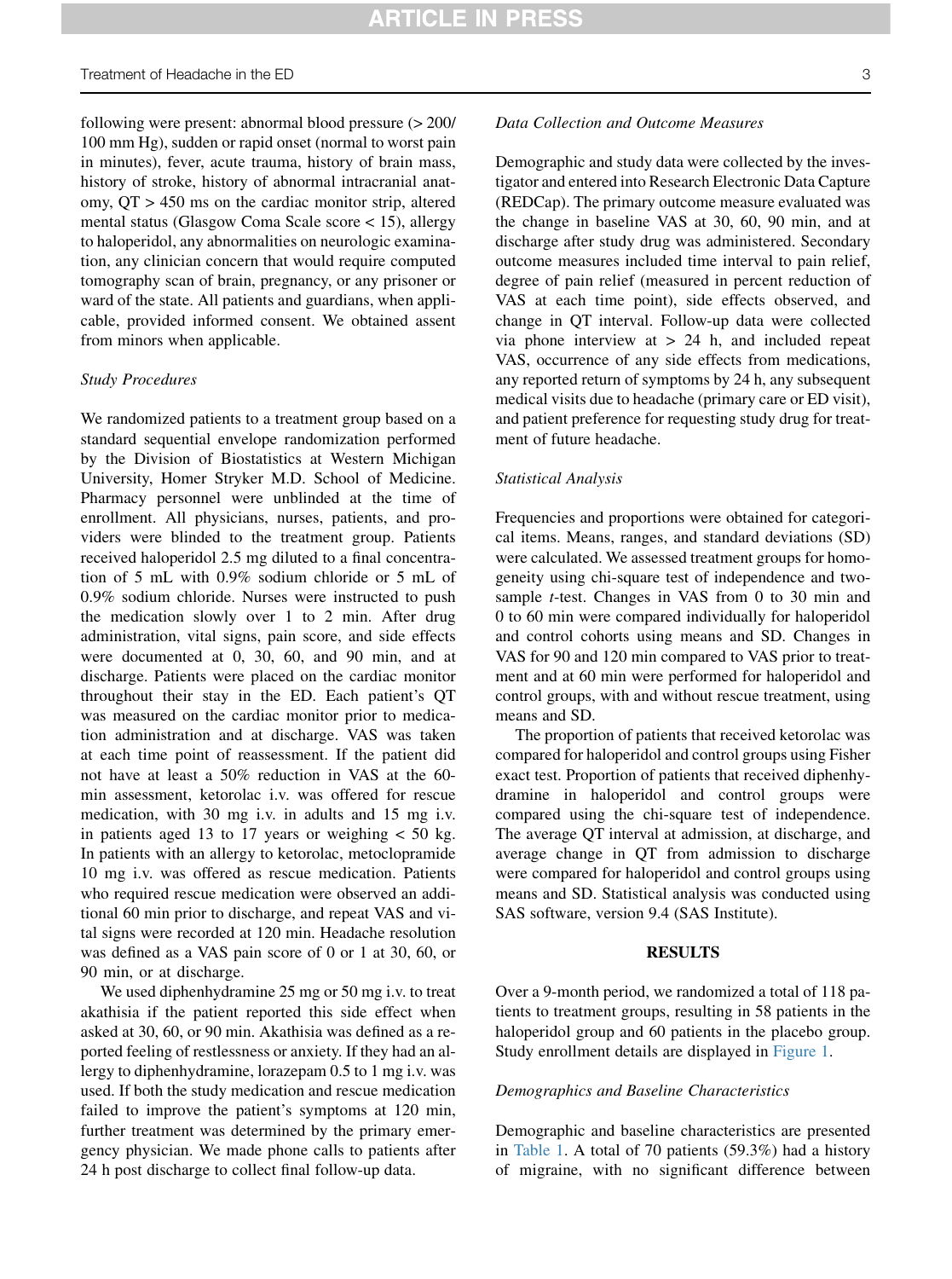<span id="page-3-0"></span>

Figure 1. Study enrollment details.

treatment groups. At baseline, 107 patients (90.7%) had a headache defined as severe (VAS pain score > 7). Ten patients (8.5%) had a moderate headache (VAS pain score 4–6) and only 1 patient with a mild headache (VAS score  $\lt$  4). Characteristics of the two treatment groups were equally matched in non-gender demographics, weight, age, and pain severity. Nine pediatric patients were enrolled.

# **Efficacy**

There was a statistically significant greater reduction in pain in the haloperidol group. Mean (SD) baseline VAS was 8.40 (1.50) and 8.35 (1.54) in the haloperidol and control groups, respectively. The haloperidol group reported a mean 4.77-unit reduction in VAS at 60 min compared to a 1.87-unit reduction in the control group. As seen in [Figure 2](#page-4-0)A, the patients receiving haloperidol had a greater pain reduction from baseline at 30 and 60 min. Both of these time points for the haloperidol group were statistically significant ( $p = 0.003$  and  $p < 0.0001$ ).

The majority of patients in the haloperidol group (37 patients [64.9%]) experienced at least 50% pain relief at 60 min compared to 13 patients (21.7%) in the control group. Twenty patients (34.5%) in the treatment group reported 50% pain relief at 30 min compared to 7 patients (11.7%) in the control group ([Table 2](#page-5-0)). In the haloperidol group, only 18 patients (31%) reported inadequate pain relief requiring rescue medication. In contrast, in the placebo group, most of the patients (47 patients [78.3%]) reported inadequate pain relief, with all of those patients choosing to receive rescue medication. Of patients in the haloperidol group, 34 (58.6%) had complete resolution of their headache prior to discharge, defined as a headache of 0 to 1 on VAS.

<span id="page-3-1"></span>

| Table 1. Demographics and Baseline Characteristics |  |
|----------------------------------------------------|--|
|----------------------------------------------------|--|

| Variable                    | Overall ( $n = 118$ ) | Haloperidol ( $n = 58$ ) | Control ( $n = 60$ ) | p Value |
|-----------------------------|-----------------------|--------------------------|----------------------|---------|
| Age, y, median              | 31.5                  | 32.5                     | 29.5                 | 0.53    |
| Child (13-17 y), n (%)      |                       | 5(8.6)                   | 4(6.7)               | 0.73    |
| Sex, female, n (%)          | 86 (72.9)             | 37 (63.8)                | 49 (81.7)            |         |
| Race, n (%)                 |                       |                          |                      | 0.44    |
| Caucasian                   | 81 (68.6)             | 43 (74.1)                | 38 (63.3)            |         |
| African American            | 34 (28.81)            | 14 (24.14)               | 20 (33.3)            |         |
| Other                       | 3(2.5)                | 1(1.7)                   | 2(3.3)               |         |
| Weight, kg, mean (SD)       | 83.71 (23.8)          | 83.55 (23.8)             | 83.87 (24.0)         | 0.89    |
| History of migraines, n (%) | 70 (59.3)             | 38 (65.5)                | 32(53.3)             | 0.82    |

SD = standard deviation.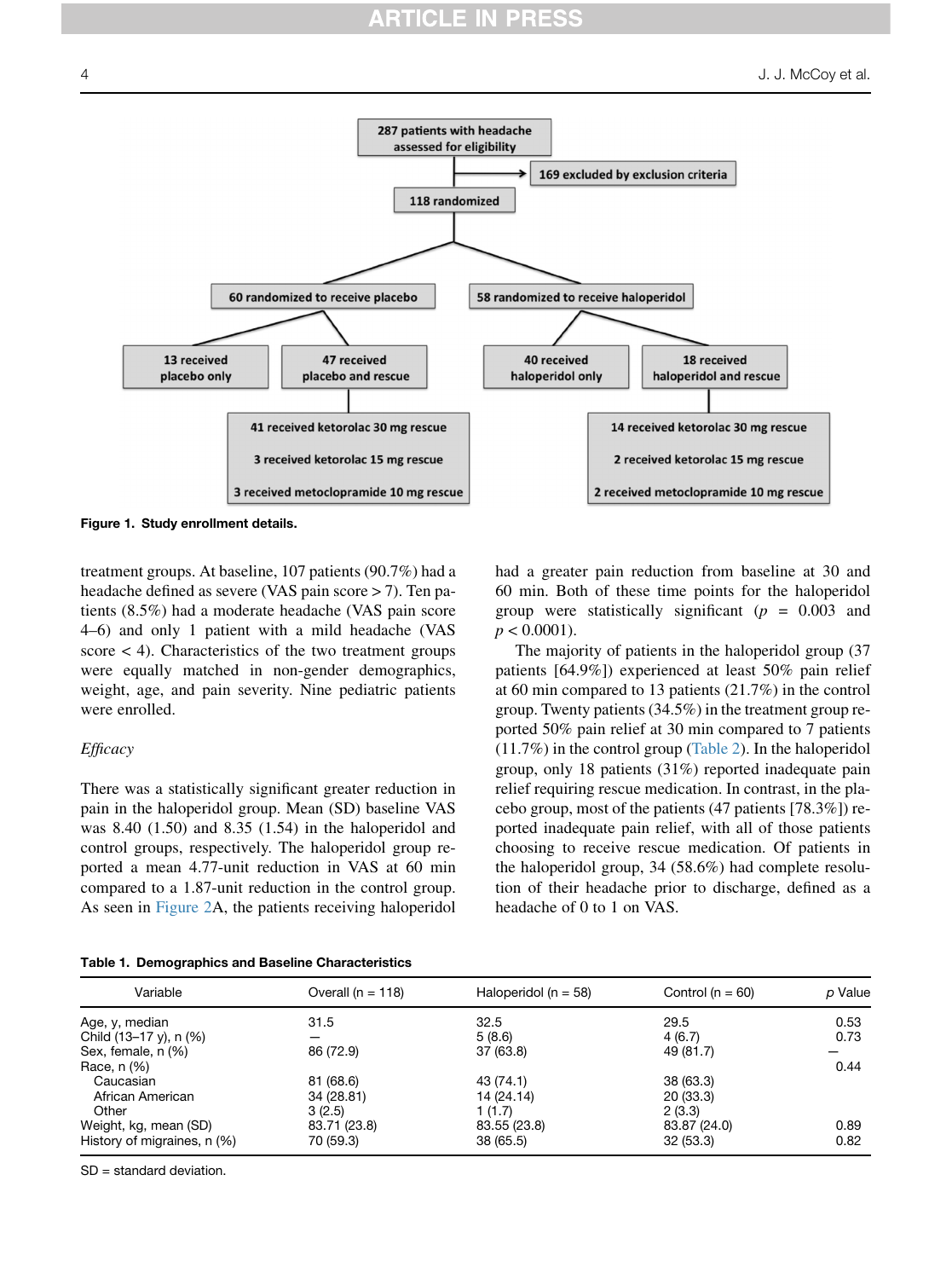# RTICLE IN PRESS

<span id="page-4-0"></span>

Figure 2. (A) Comparison of the mean change in pain scores at 30 and 60 min for haloperidol and control groups. (B) Mean pain scores comparing haloperidol and control groups with rescue medication from time 0 to discharge. VAS = visual analogue scale.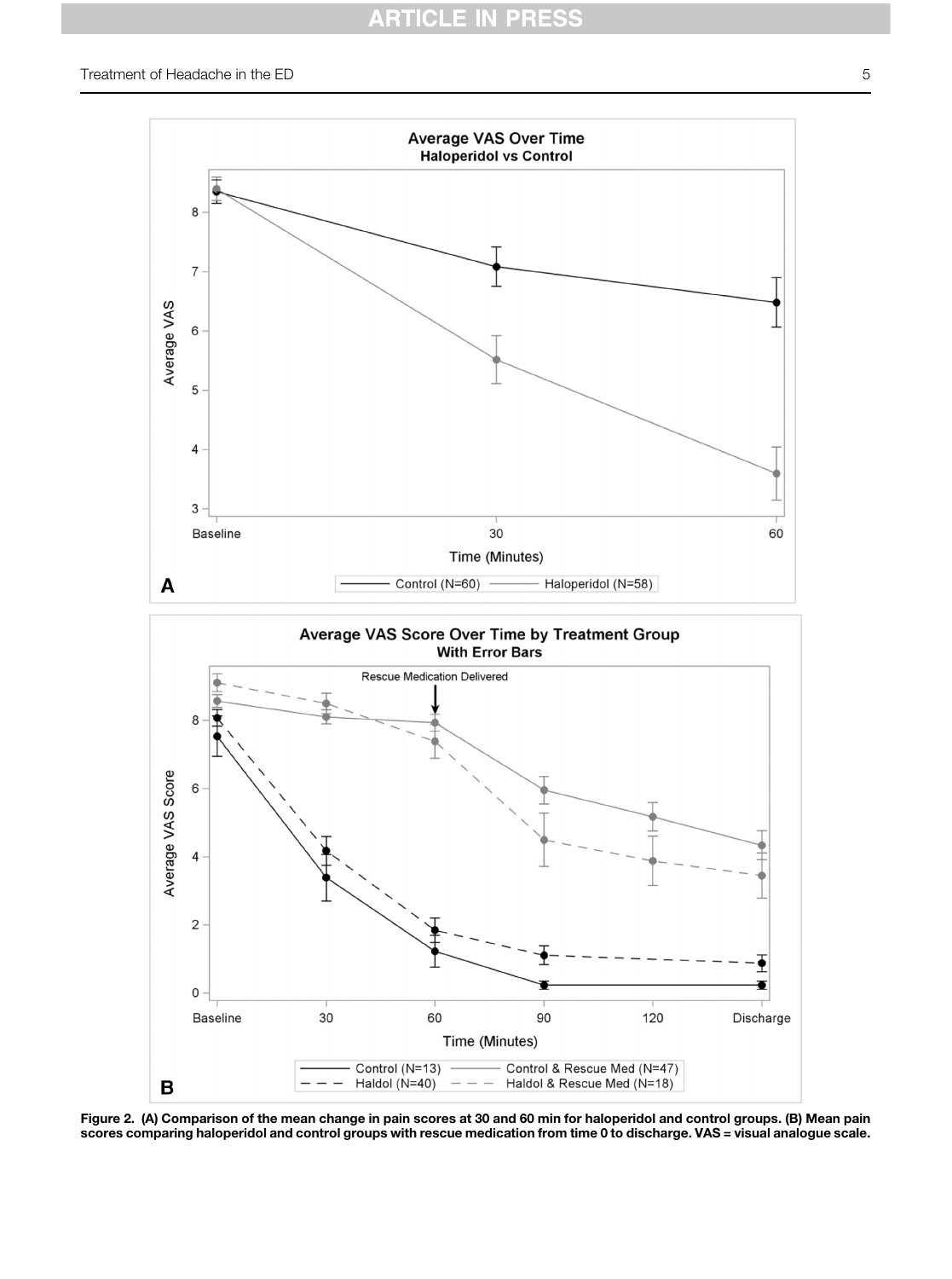| Time Point             | Haloperidol, n (%)     | Control, n (%)      | p Value           |
|------------------------|------------------------|---------------------|-------------------|
| At 30 min<br>At 60 min | 20 (34.5)<br>37 (63.8) | 7(11.7)<br>13(21.7) | 0.003<br>< 0.0001 |

# <span id="page-5-0"></span>Table 2. Pain Relief > 50%

Data are reported as those who received  $> 50\%$  pain relief compared to baseline.

### Rescue Medication Use

At the 60-min time point, the proportion of patients in the haloperidol group that received rescue medication (ketorolac 30 mg or 15 mg, or metoclopramide 10 mg) was 18 (31%). Of those treated with placebo, 47 (78.3%) required rescue medication. [Figure 1](#page-3-0) demonstrates the rescue medication and dosage used by each patient in the control and haloperidol groups.

As seen in [Figure 2B](#page-4-0), the patients receiving haloperidol only had a greater pain reduction from baseline compared to those that received haloperidol in addition to any of the rescue medications. Additional comparisons of VAS reduction for each subgroup that received rescue can be seen in [Figure 2B](#page-4-0). The small group of patients receiving placebo only (14 patients) had lower reported pain at baseline, with a mean pain score of 7.54, and had a mean (SD) cumulative reduction in pain of 7.31 (2.06) compared to initial VAS. Patients that received placebo and then subsequently received rescue medication with ketorolac 30 mg had a mean (SD) cumulative pain reduction of 2.22 (2.25) at 30 min and 3.07 (2.72) at 60 min.

#### Safety

Side effects at 30- and 60-min time points for each treatment group were minimal and are listed in [Table 3](#page-5-1). Patients with anxiety or restlessness were treated with diphenhydramine in 7 patients and lorazepam in 2 patients at 30 min, with complete resolution of side effects

<span id="page-5-1"></span>Table 3. Side Effects at 30 and 60 Min After Treatment

in 8 of 9 patients (89%). Overall, the most common adverse event was ''nausea/vomiting.''

Mean (SD) QT in the haloperidol group (366.16 [30.91] ms) was not statistically different than in the control group (357.17 [37.83] ms). The mean change in QT at discharge (8.74 vs. 6.5) was also not statistically different or clinically significant. There were no observable dysrhythmias in either group. No patient complained of chest pain or palpitations, and no clinically significant increase in heart rate was observed.

#### Follow-Up at 24 h

At the 24-h follow-up, 8 haloperidol patients (14.6%) and 4 placebo-treated patients (7%) reported side effects. Two patients who were treated with haloperidol reported restlessness or anxiety at follow-up. Forty-four treatment group patients (75.9%) requested haloperidol in the future compared to 21 (35%) in the control group. The haloperidol group experienced less return of symptoms after 24 h than did the control group, 18 patients (32.7%) compared to 29 patients (50.9%), respectively. The haloperidol group also had fewer patients return for additional care after 24 h, 4 patients (7.3%) vs. 10 (17.5%) in the control group. Three patients from each study group were lost to follow-up.

#### DISCUSSION

The current study demonstrated haloperidol to be successful in reducing pain for acute benign headache in the ED. This study is the largest prospective cohort and randomized controlled trial on this subject to date [\(4–](#page-7-2) [7\)](#page-7-2). Our study represents the first randomized controlled trial utilizing a low-dose haloperidol of 2.5 mg for the treatment of acute headache.

Haloperidol was associated with few side effects that were easily treated. Akathisia was experienced by 13.8% of haloperidol-treated patients, significantly lower

| Time Point | Side Effect                | Haloperidol, n (%) | Control, n (%) | p Value |
|------------|----------------------------|--------------------|----------------|---------|
| 30 min     | Overall patients reporting | 14(24.1)           | 5(8.3)         | 0.024   |
|            | Anxiety                    | 4(6.9)             | 0(0.0)         | 0.055   |
|            | Restlessness               | 6(10.3)            | 0(0.0)         | 0.012   |
|            | <b>Dizziness</b>           | 0(0.0)             | 0(0.0)         |         |
|            | Nausea/vomiting            | 2(3.4)             | 4(6.7)         | 0.680   |
|            | Other                      | 4(6.9)             | 1(1.7)         | 0.203   |
| 60 min     | Overall patients reporting | 3(5.2)             | 5(8.3)         | 0.718   |
|            | Anxiety                    | 1(1.7)             | 1(1.7)         | 1.000   |
|            | Restlessness               | 0(0.0)             | 2(3.3)         | 0.496   |
|            | <b>Dizziness</b>           | 0(0.0)             | 0(0.0)         |         |
|            | Nausea/vomiting            | 0(0.0)             | 4(6.7)         | 0.119   |
|            | Other                      | 2(3.4)             | 0(0.0)         | 0.239   |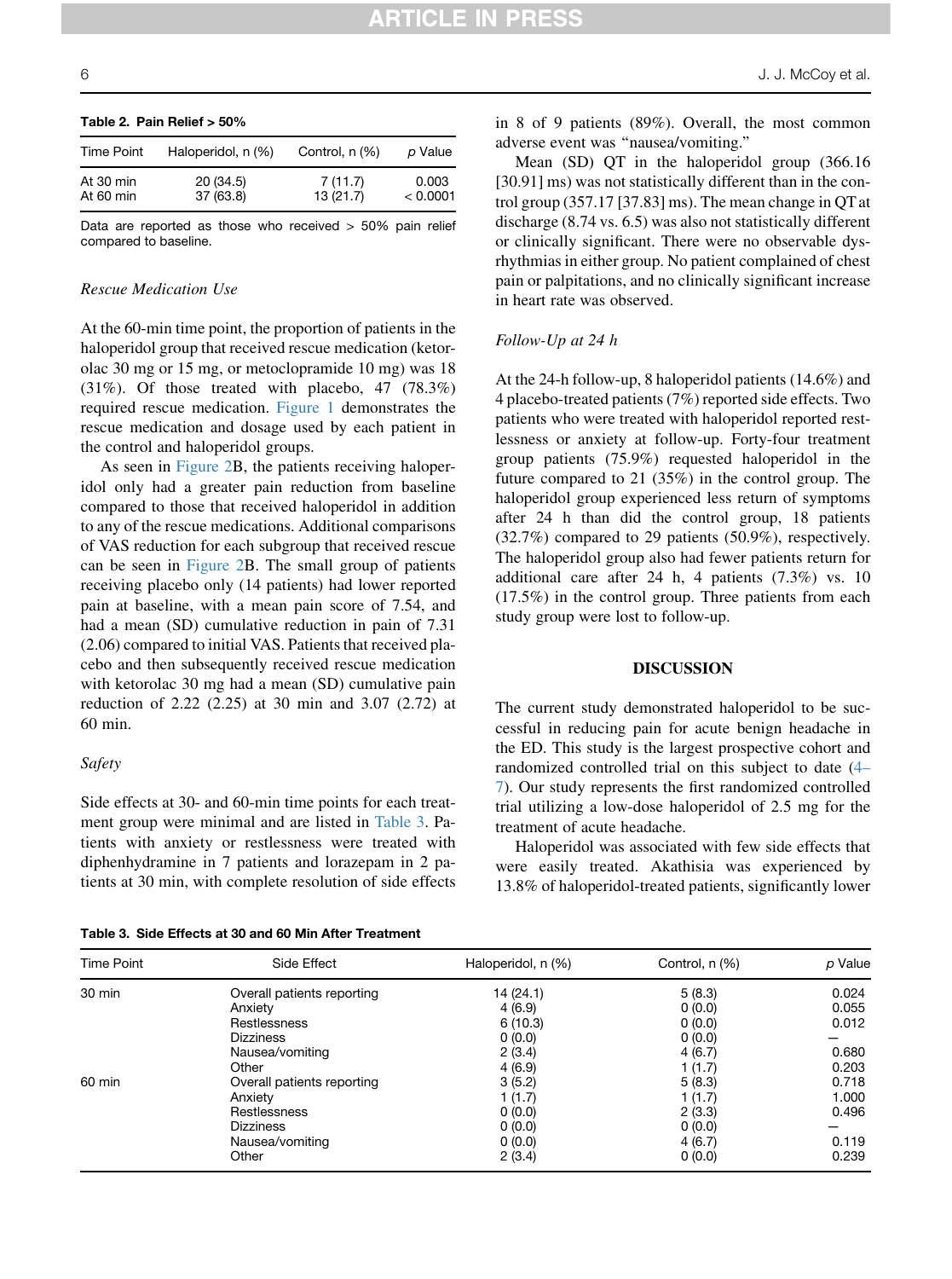# Treatment of Headache in the ED 7

than the reported incidence in previous studies  $(6,7)$  $(6,7)$  $(6,7)$  $(6,7)$ . This is likely due to the lower dose of haloperidol used, 2.5 mg compared to 5 mg. Despite nausea and vomiting being the most common reported adverse event, this is a known symptom of migraine and was likely associated with the presenting headache instead. Other side effects were infrequent and benign. Somnolence was not observed. Patients in this study had significantly less akathisia and sedation than previous studies using higher-dose haloperidol and routine diphenhydramine pretreatment ([7\)](#page-7-8). We believe this suggests that standard pretreatment with diphenhydramine is unnecessary when utilizing haloperidol at lower doses.

Interestingly, a small cohort of 14 patients in the control arm had  $> 50\%$  reduction of pain at 60 min with administration of 5 mL 0.9% sodium chloride alone. Patients in this cohort did start with a lower mean VAS of 7.54 compared to 8.5 to 9 in other groups. This suggests that their headache was not as severe initially. Placebo effect, being placed in a dark quiet room, and rest are possible hypotheses to explain this improvement.

Like droperidol, haloperidol has the potential to cause QT prolongation. Prior studies have observed ventricular dysrhythmias, but with antipsychotics used in much higher doses for delirium and the critically ill  $(16,17)$  $(16,17)$  $(16,17)$  $(16,17)$ . A meta-analysis of similar studies calculated the risk of dysrhythmia at lower doses of haloperidol, between 0.25 and 5 mg i.v., to be  $0.21\%$  [\(18](#page-7-11)). Notably, in our study, QT prolongation did not occur in any of the patients receiving haloperidol. This suggests an electrocardiogram prior to low-dose haloperidol administration intravenously, which is required at some institutions, may not be indicated. Our findings are similar to other studies published on i.v. haloperidol given for headache [\(7](#page-7-8)). However, the small sample size may not have identified a clinically significant incidence of this occurrence.

Of the 118 patients enrolled, approximately 95% were reached for follow-up. This large number may be due to the smaller community in which this study was conducted. Patient satisfaction in those receiving haloperidol was favorable. More than twice as many patients receiving haloperidol (77.4%) reported that they would request this medication again, compared to control. Almost all of those patients also reported that they would request it again when we contacted them for follow-up. Patient preference for medications often influences the treatment selected by a provider and patient buy-in is important in successful treatment of acute pain.

# Limitations

The authors do recognize several limitations to this study. Females represented the majority within each group; however, their distribution was slightly greater in the control group than the haloperidol group. Our study demographics were the function of a randomized doubleblinded protocol, thus the male to female distribution in the haloperidol group was due to chance alone. Had our pool of subjects been larger, the difference between groups would have likely equilibrated.

In the haloperidol group, 5 patients left the study prior to completion of the study requirements. All patients had improvement of headache and did not want to wait for further data collection at 60 or 90 min. Follow-up data were still collected for these individuals. All patients denied restlessness or akathisia as a cause for leaving.

Nine pediatric patients were enrolled during the study period, with 5 receiving haloperidol. The results in this cohort were similar to those of their adult counterparts. The small sample size in this cohort limits the conclusions that can be drawn regarding the pediatric population. Limited enrollment can be attributed to decreased incidence of severe benign headache in this age group, difficulty getting consent from parents, and possibly increased diagnostic evaluation of severe headache in the pediatric population. Nonetheless, larger studies are needed to determine both the safety and efficacy of haloperidol in this age group.

The use of convenience sampling has inherent flaws. Using multiple physicians as trained investigators to enroll patients 20 h per day and the screening and logging of all patients with excluded headaches helped minimize these limitations.

The exclusion criteria were intended to select benign headache patients presenting to the ED. We did not differentiate type of benign headache intentionally to better match practice patterns of working emergency physicians. Current data support that differentiating the type of primary headache did not result in change in medications used and was not relevant to their treatment in the ED ([19\)](#page-7-12). Efficacy was unchanged in the patients previously diagnosed with migraine compared to those that were not in our study. This is similar to previous studies on treatment of primary headache in the ED [\(19](#page-7-12)). A larger sample size is needed to determine the frequency of misclassifications of serious headache as ''benign'' based on these criteria.

# **CONCLUSIONS**

In the ED, 2.5 mg of i.v. haloperidol is a rapid and effective treatment for acute, severe, benign headache in patients aged between 18 and 55 years. Further clinical study is warranted to confirm these results in adolescents.

#### **REFERENCES**

<span id="page-6-0"></span><sup>1.</sup> Centers for Disease Control and Prevention. National hospital ambulatory medical care survey: 2013 emergency department summary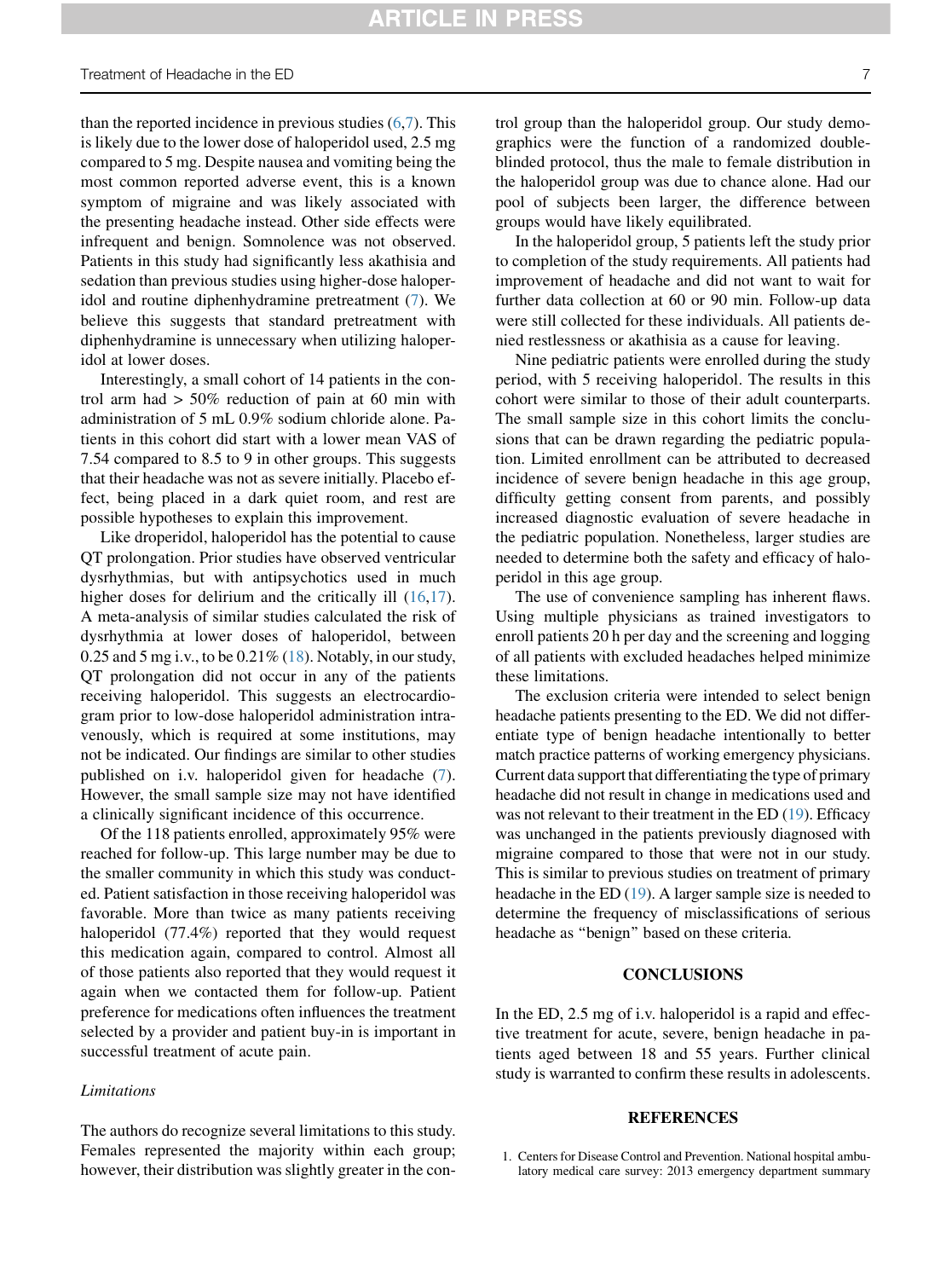tables. Available at: [http://www.cdc.gov/nchs/data/ahcd/nhamcs\\_](http://www.cdc.gov/nchs/data/ahcd/nhamcs_emergency/2013_ed_web_tables.pdf) [emergency/2013\\_ed\\_web\\_tables.pdf.](http://www.cdc.gov/nchs/data/ahcd/nhamcs_emergency/2013_ed_web_tables.pdf) Accessed August 26, 2017.

- <span id="page-7-0"></span>2. [Vinson DR. Treatment patterns of isolated benign headaches in US](http://refhub.elsevier.com/S0736-4679(20)30349-8/sref2) [emergency departments. Ann Emerg Med 2002;39:215–22](http://refhub.elsevier.com/S0736-4679(20)30349-8/sref2).
- <span id="page-7-1"></span>3. [Colman I, Rothney A, Wright SC, Zilkalns B, Rowe BH. Use of](http://refhub.elsevier.com/S0736-4679(20)30349-8/sref3) [narcotic analgesics in the emergency department treatment of](http://refhub.elsevier.com/S0736-4679(20)30349-8/sref3) [migraine headache. Neurology 2004;62:1695–700.](http://refhub.elsevier.com/S0736-4679(20)30349-8/sref3)
- <span id="page-7-2"></span>4. [Monzillo PH, Nemoto PH, Costa AR, Sanvito WL. Acute treatment](http://refhub.elsevier.com/S0736-4679(20)30349-8/sref4) [of refractory migraine crisis in emergencies: a comparative study](http://refhub.elsevier.com/S0736-4679(20)30349-8/sref4) [between dexamethasone and haloperidol. Preliminary results. Arq](http://refhub.elsevier.com/S0736-4679(20)30349-8/sref4) [Neuropsiquiatr 2004;62:513–8.](http://refhub.elsevier.com/S0736-4679(20)30349-8/sref4)
- 5. [Fisher H. A new approach to emergency department therapy of](http://refhub.elsevier.com/S0736-4679(20)30349-8/sref5) [migraine headache with intravenous haloperidol: a case series. J](http://refhub.elsevier.com/S0736-4679(20)30349-8/sref5) [Emerg Med 1995;13:119–22](http://refhub.elsevier.com/S0736-4679(20)30349-8/sref5).
- <span id="page-7-3"></span>6. [Honkaniemi J, Liimatainen S, Rainesalo S, Sulavuori S. Haloper](http://refhub.elsevier.com/S0736-4679(20)30349-8/sref6)[idol in the acute treatment of migraine: a randomized, double](http://refhub.elsevier.com/S0736-4679(20)30349-8/sref6)[blind, placebo-controlled study. Headache 2006;46:781–7](http://refhub.elsevier.com/S0736-4679(20)30349-8/sref6).
- <span id="page-7-8"></span>7. [Gaffigan ME, Bruner DI, Wason C, Pritchard A, Frumkin K. A ran](http://refhub.elsevier.com/S0736-4679(20)30349-8/sref7)[domized controlled trial of intravenous haloperidol vs. intravenous](http://refhub.elsevier.com/S0736-4679(20)30349-8/sref7) [metoclopramide for acute migraine therapy in the emergency](http://refhub.elsevier.com/S0736-4679(20)30349-8/sref7) [department. J Emerg Med 2015;49:326–34](http://refhub.elsevier.com/S0736-4679(20)30349-8/sref7).
- <span id="page-7-6"></span>8. [Wang SJ, Silberstein SD, Young WB. Droperidol treatment of](http://refhub.elsevier.com/S0736-4679(20)30349-8/sref8) [status migrainosus and refractory migraine. Headache 1997;37:](http://refhub.elsevier.com/S0736-4679(20)30349-8/sref8) [377–82](http://refhub.elsevier.com/S0736-4679(20)30349-8/sref8).
- 9. [Richman PB, Reischel U, Ostrow A, et al. Droperidol for acute](http://refhub.elsevier.com/S0736-4679(20)30349-8/sref9) [migraine headache. Am J Emerg Med 1999;17:398–400.](http://refhub.elsevier.com/S0736-4679(20)30349-8/sref9)
- 10. [Miner JR, Fish SJ, Smith SW, Biros MH. Droperidol vs. prochlor](http://refhub.elsevier.com/S0736-4679(20)30349-8/sref10)[perazine for benign headaches in the emergency department.](http://refhub.elsevier.com/S0736-4679(20)30349-8/sref10) [Acad Emerg Med 2001;8:873–9](http://refhub.elsevier.com/S0736-4679(20)30349-8/sref10).
- 11. [Richman PB, Allegra J, Eskin B, et al. A randomized clinical trial to](http://refhub.elsevier.com/S0736-4679(20)30349-8/sref11) [assess the efficacy of intramuscular droperidol for the treatment of](http://refhub.elsevier.com/S0736-4679(20)30349-8/sref11) [acute migraine headache. Am J Emerg Med 2002;20:39–42](http://refhub.elsevier.com/S0736-4679(20)30349-8/sref11).
- 12. [Silberstein SD, Young WB, Mendizabal JE, Rothrock JF, Alam AS.](http://refhub.elsevier.com/S0736-4679(20)30349-8/sref12) [Acute migraine treatment with droperidol: a randomized, double](http://refhub.elsevier.com/S0736-4679(20)30349-8/sref12)[blind, placebo-controlled trial. Neurology 2003;60:315–21.](http://refhub.elsevier.com/S0736-4679(20)30349-8/sref12)
- <span id="page-7-4"></span>13. [Coppola M, Yealy DM, Leibold RA. Randomized, placebo](http://refhub.elsevier.com/S0736-4679(20)30349-8/sref13)[controlled evaluation of prochlorperazine versus metoclopramide](http://refhub.elsevier.com/S0736-4679(20)30349-8/sref13) [for emergency department treatment of migraine headache. Ann](http://refhub.elsevier.com/S0736-4679(20)30349-8/sref13) [Emerg Med 1995;26:541–6](http://refhub.elsevier.com/S0736-4679(20)30349-8/sref13).
- <span id="page-7-5"></span>14. [Saadah HA. Abortive migraine therapy in the office with dexameth](http://refhub.elsevier.com/S0736-4679(20)30349-8/sref14)[asone and prochlorperazine. Headache 1994;34:366–70.](http://refhub.elsevier.com/S0736-4679(20)30349-8/sref14)
- <span id="page-7-7"></span>15. [Meyer-Massetti C, Cheng CM, Sharpe BA, Meier CR, Guglielmo J.](http://refhub.elsevier.com/S0736-4679(20)30349-8/sref15) [The FDA extended warning for intravenous haloperidol and tor](http://refhub.elsevier.com/S0736-4679(20)30349-8/sref15)[sades de pointes: how should institutions respond? J Hosp Med](http://refhub.elsevier.com/S0736-4679(20)30349-8/sref15) [2010;5:E8–16.](http://refhub.elsevier.com/S0736-4679(20)30349-8/sref15)
- <span id="page-7-9"></span>16. [Lawrence KR, Nasraway SA. Conduction disturbances associated](http://refhub.elsevier.com/S0736-4679(20)30349-8/sref16) [with administration of butyrophenone antipsychotics in the criti](http://refhub.elsevier.com/S0736-4679(20)30349-8/sref16)[cally ill: a review of the literature. Pharmacotherapy 1997;17:531–7](http://refhub.elsevier.com/S0736-4679(20)30349-8/sref16).
- <span id="page-7-10"></span>17. [Tisdale JE, Rasty S, Padhi D, Sharma ND, Rosman H. The effect of](http://refhub.elsevier.com/S0736-4679(20)30349-8/sref17) [intravenous haloperidol on QT interval dispersion in critically ill pa](http://refhub.elsevier.com/S0736-4679(20)30349-8/sref17)[tients: comparison with QT interval prolongation for assessment of](http://refhub.elsevier.com/S0736-4679(20)30349-8/sref17) [risk of torsades de pointes. J Clin Pharmacol 2001;41:1310–8.](http://refhub.elsevier.com/S0736-4679(20)30349-8/sref17)
- <span id="page-7-11"></span>18. [Buttner M, Walder B, von Elm E, Tramer MR. Is low-dose haloper](http://refhub.elsevier.com/S0736-4679(20)30349-8/sref18)[idol a useful antiemetic? A meta-analysis of published and unpub](http://refhub.elsevier.com/S0736-4679(20)30349-8/sref18)[lished randomized trials. Anesthesiology 2004;101:1454–63.](http://refhub.elsevier.com/S0736-4679(20)30349-8/sref18)
- <span id="page-7-12"></span>19. [Trainor A, Miner J. Pain treatment and relief among patients with](http://refhub.elsevier.com/S0736-4679(20)30349-8/sref19) [primary headache subtypes in the ED. Am J Emerg Med 2008;26:](http://refhub.elsevier.com/S0736-4679(20)30349-8/sref19) [1029–34.](http://refhub.elsevier.com/S0736-4679(20)30349-8/sref19)